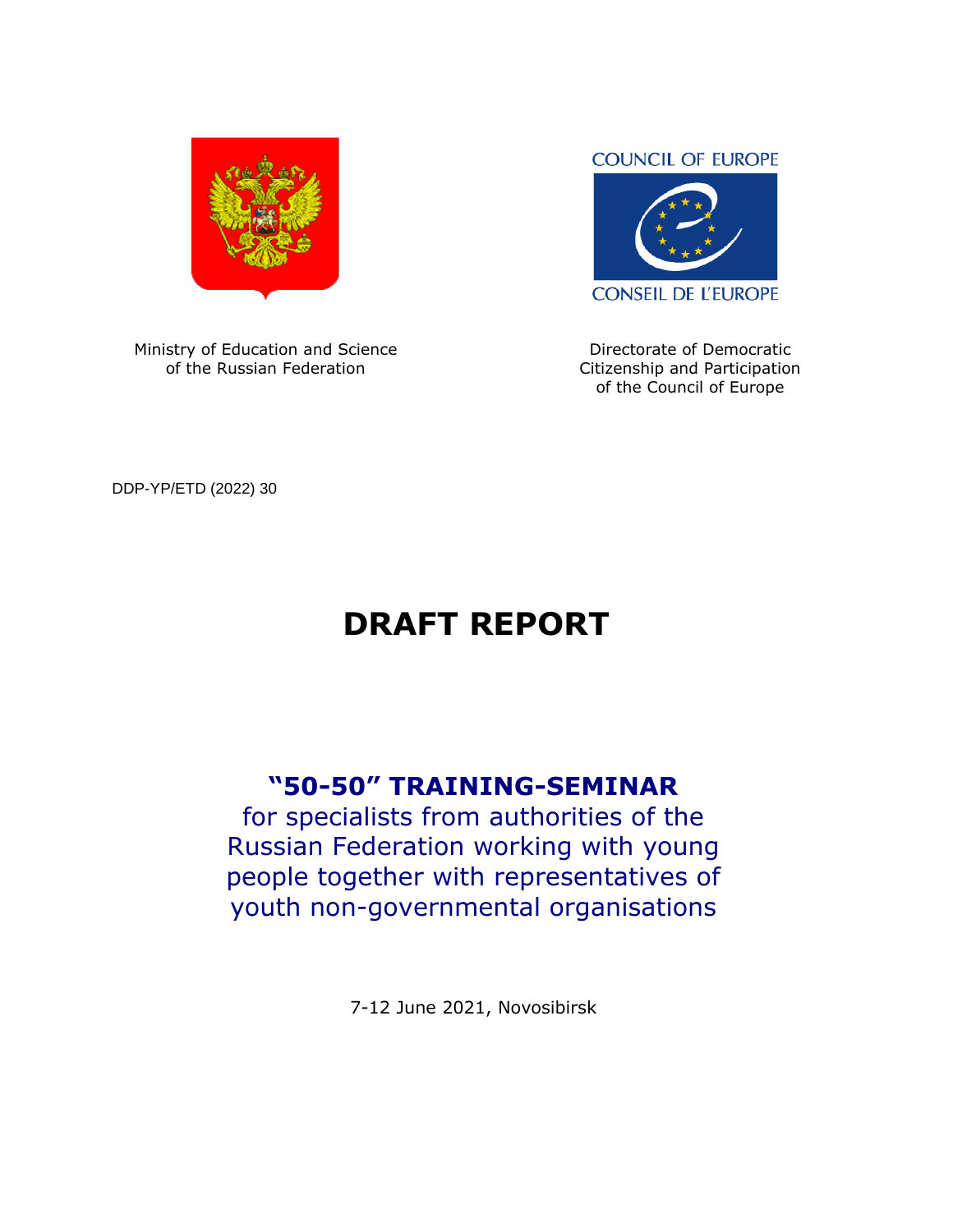#### **SUMMARY**

#### **General background of the 50/50 training seminars**

Fifty-Fifty courses were first introduced in the youth sector of the Council of Europe in assistance and cooperation projects with member states. Traditionally, support to youth work in the Council of Europe has been geared towards the support to youth organisations and to youth participation. This remains the main mission of the programme of the European Youth Centres in Budapest and Strasbourg. However, in countries which faced particular deficits in both youth participation, youth civil society and youth policy structures and instruments, it quickly appeared that working with the non-governmental partners alone would not be sufficient to promote evidence-based youth policies that responded to the needs of young people and counted on their agency and critical participation. The concept of the Fifty-Fifty courses originated in this need. It became particularly useful and important in countries with little tradition of dialogue and cooperation between the governmental and non-governmental sectors.

#### **Underlying philosophy**

The main reason of the Fifty-Fifty courses is the understanding that an effective youth policy needs to include all actors and stakeholders, notably public authorities (national and regional and/or local) with competences in youth policy and youth organisations or other structures of youth representation and participation. This reflects the co-management principles of the youth sector of the Council of Europe, under which policies and programmes are decided together by the governmental and the non-governmental youth partners – youth policy is cross-sectoral and recognises "the importance of involving young people in its formulation, implementation and follow-up"6 . The range of stakeholders may, logically, go beyond the governmental and nongovernmental sectors and include other stakeholders such as youth researchers, youth service providers and members of parliament. The courses are thus an opportunity for dialogue and for mutual learning. Fifty-Fifty courses assume that all stakeholders have relevant experiences legitimate interests and expectations in youth policy and can improve their work by cooperating and by learning together. The Council of Europe is a broker of dialogue and cooperation, but it cannot replace the necessary conditions for dialogue to be pursued. That is the responsibility of national stakeholders. Characteristics of a Fifty-Fifty course The essential features of the Fifty-Fifty courses derive naturally from the principles outlined above; in a nutshell, everything in the course should be prepared so as to support dialogue, multiple perspectives on issues but also an understanding of each other's specific conditions and stakeholders, including matters such as democratic decision-making, responsibilities for public policies and accountability mechanisms.

#### **Context and Preparation**

It is important that each course takes into account the specific situation, issues and challenges of a given social reality. So, instead of a model that would fit all situations, it is the context that determines many of the choices done in the process of preparation of the course, from the definition of aims and objectives to the recruitment and selection of participants. The clearer the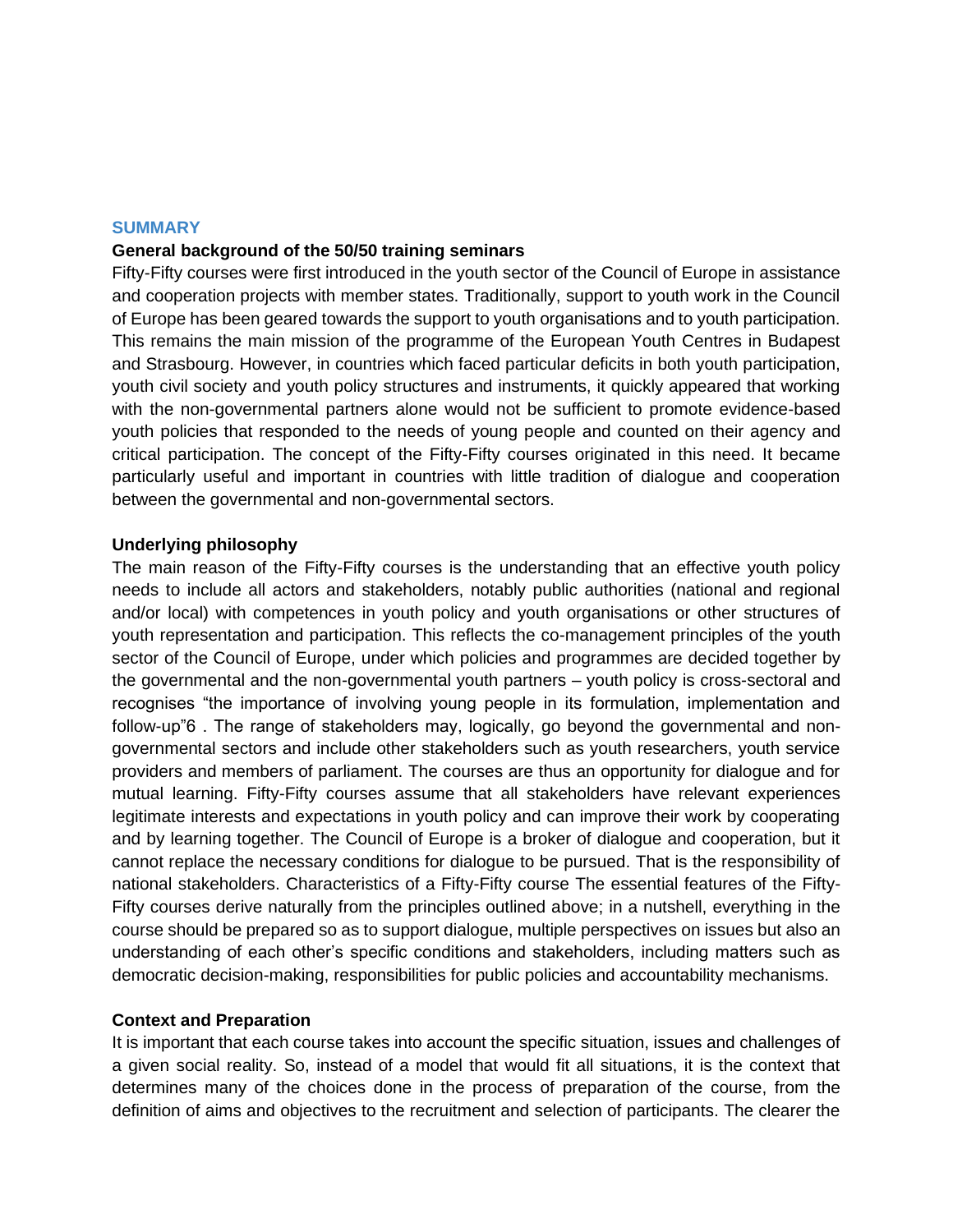context is, the easier it will be to tailor a course that is relevant and meaningful in purpose and outcomes. National-targeted courses are of course the best fit but, in specific 6 Resolution CM/Res(2008)23 on the youth policy of the Council of Europe 11 circumstances, regional courses (i.e. associating participants from neighbouring countries) can be fully relevant. Multilateral activities should not be excluded, but their potential impact is best secured if there are various stakeholders from the same country. The preparation of the course, including the definition of learning objectives and socialpolitical purposes, should involve experts from the various stakeholders concerned. The same applies to the team of trainers or facilitators responsible for the training programme: they ought to have experience if working with the main stakeholders concerned; the team of trainers and where appropriate, of organisers, ought to "represent" the diversity and plurality of stakeholders and perspectives. Where possible (e.g. through e-learning), the participants should be encouraged to develop curiosity about each other and each other's institution, with the purpose of starting removing mental barriers to cooperation. Un-learning is as important as learning in this phase.

#### **Aim and objectives of the Training Seminar 50/50 for specialists from authorities of the Russian Federation working with young people together with representatives of youth non-governmental organisations**

Development of competencies of representatives of the youth policy sphere aimed at expanding opportunities for the application of the human rights based approach to work with young people at various levels in the Russian Federation.

#### **OBJECTIVES:**

- 1. To get acquainted with the current state of youth policy and youth work in the Russian Federation and the Council of Europe;
- 2. To consider the issue of access to rights for young people through the prism of the Recommendation of the Committee of Ministers of the Council of Europe "Young people's access to rights" and its relevance to the Russian reality;
- 3. Develop a toolkit on young people's access to rights, based on the methodology of the Council of Europe;
- 4. Create a network of like-minded people who understand the importance of a human rights-based approach to youth policy and are ready to implement it at both local and national levels.

#### **Organizers:**

Youth Department of Council of Europe; Ministry of Education and Science of the Russian Federation; National youth Council of Russia.

#### **Participants**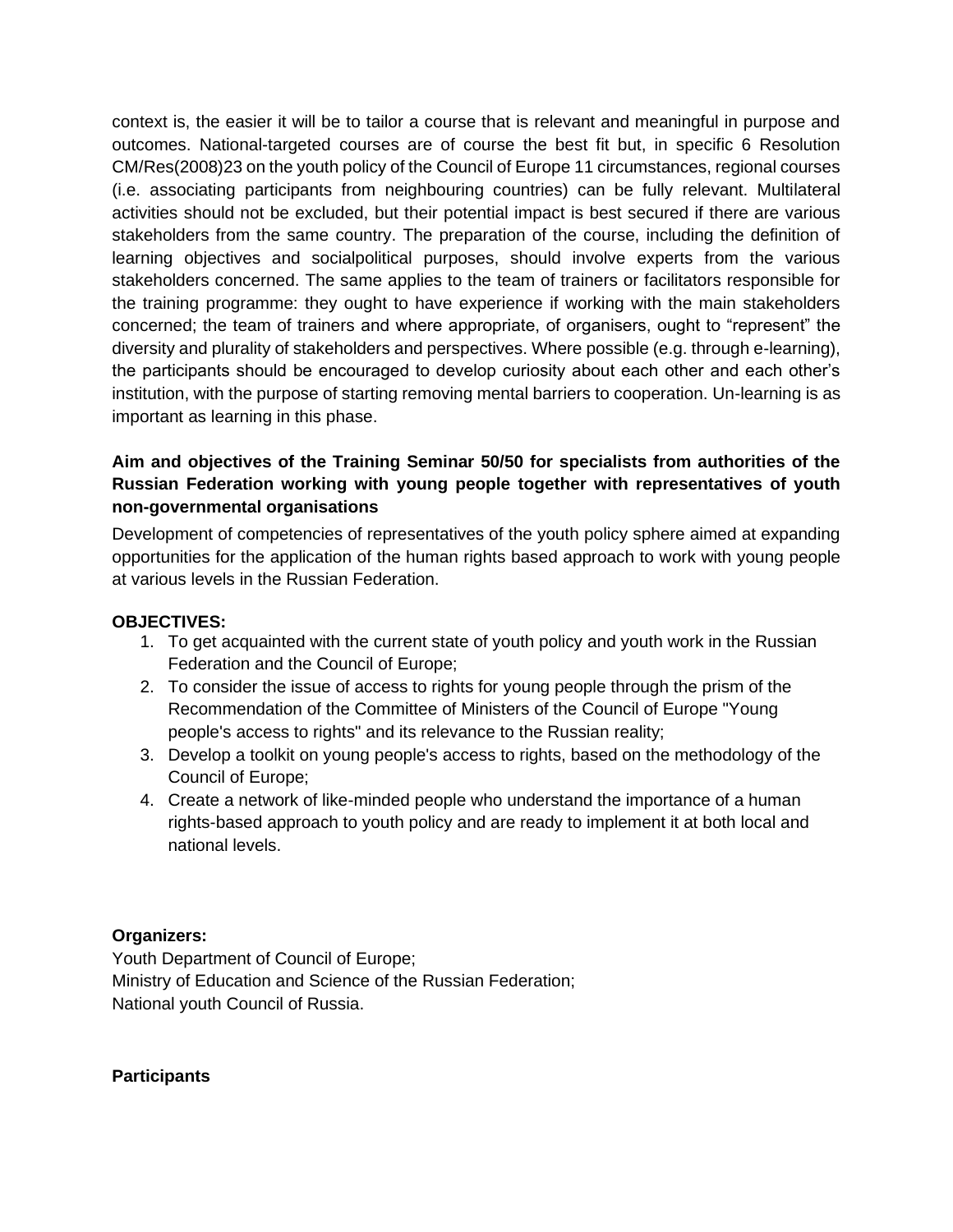In training took part 24 participants from 18 regions of Russian Federation. 9 participants were representatives of the Regional and local Public bodies responsible for Youth, and 15 participants were representatives of Allrussian, regional and local Youth NGOs.

#### *Profile of the group*:

The selection was based on the evaluation of application forms. There were 57 relevant application forms received. The team of trainers and representatives of the National Youth Council of Russia and of the Ministry of Education and Science were involved in the selection process.

The final group of participants was a quite good combination of state/municipal representatives and civil society representatives. The balance of 50/50 was almost respected. Geographically group were widely spread through Russian Federation.

#### **Educational Team:**

| POPOVA Olga              | Deputy Chairman, National Youth Council of Russia         |
|--------------------------|-----------------------------------------------------------|
| <b>FILARETOVA Marina</b> | Programme Officer, Youth Department,<br>Council of Europe |
| <b>SHERER Ekaterina</b>  | Trainer, the CoE                                          |
| NIKITINA Natalia         | Trainer, the CoE                                          |
| Bortnikov Mikhail        | Trainer, NYCR                                             |
| Herenskaya Elena         | Trainer, NYCR                                             |

#### **Competence development area**

The training seminar intended to contribute to the development of the following set of competences of participants:

- Understanding of the concept of Human Rights Education and its connection with Young people's access to rights ;
- Competences of collaboration with state/civil society bodies responsible for Youth;
- Skills to analyse local context and to make an assessment of needs of young people;
- Knowledge of youth policy;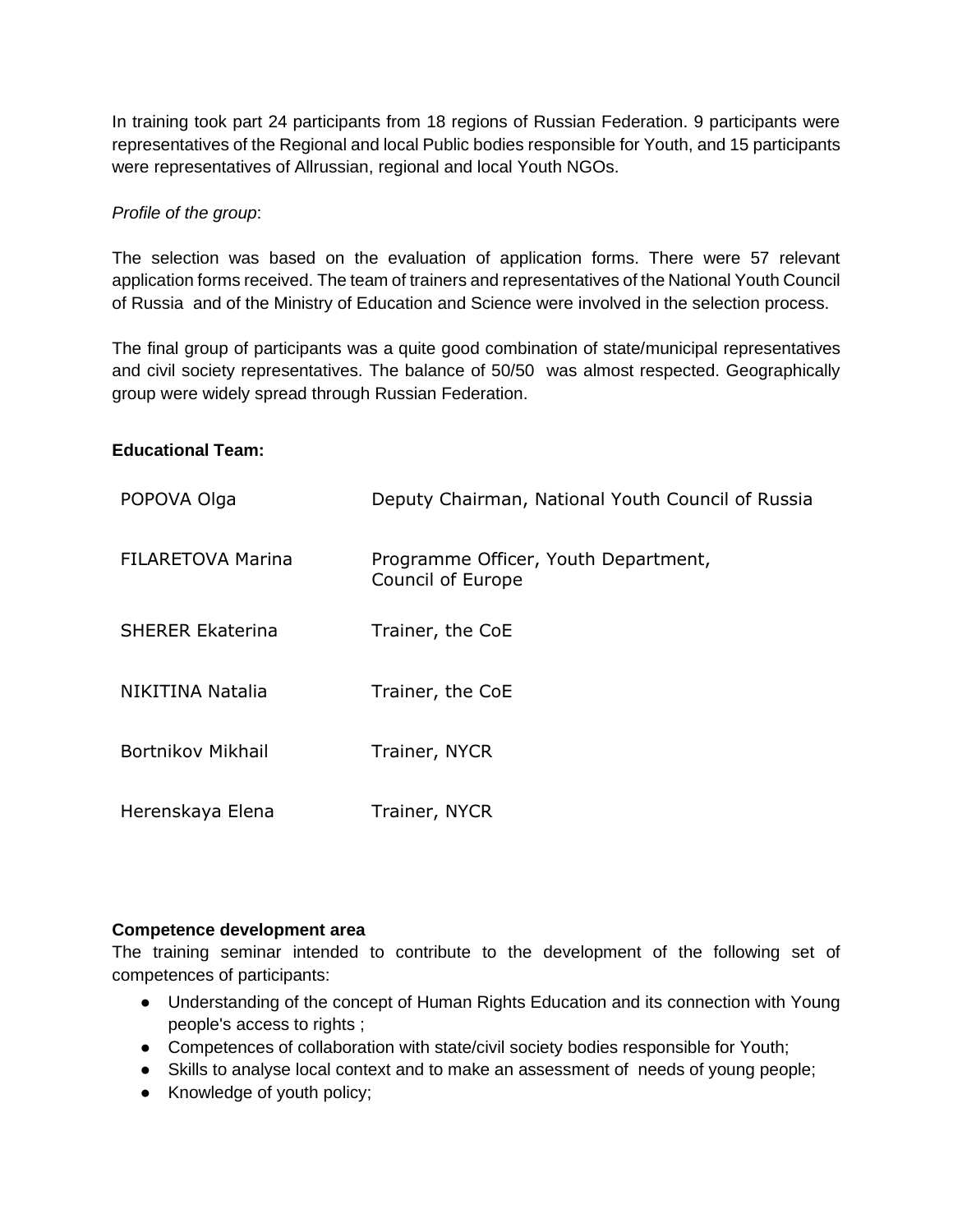- Knowledge of variety of forms of youth participation;
- Competence to evaluate and to provide an access of Young People to rights;
- Digital skills and tools to facilitate and support Youth Work process aimed on the access of young people to rights;
- To work with attitudes toward Young people with less opportunities and low involvement in the local Youth Organisations;
- Competences to formulate the issue and to set connections between theory and practice;
- Ability to use Non-formal education methods and approaches in work with young people.

The competences development was addressed during the training programme consisting of the following elements:

#### *Day 1 June 7 2021*

The main aim of the 1st day of the TC was to create a safe educational environment and common understanding of the backgrounds and experiences among the group of participants.

Competences areas: Competences of collaboration with state/civil society bodies responsible for Youth;

**Opening Session -** the aim of the session was to set up the process of getting to know each other, explore expectations of participants and present a methodology, aims and programme of the seminar.

**Group building Session -** purpose of this session was to create atmosphere of support and safety in the group, to set up a group agreement on the way they want to work together during the training. This session was crucial for the successful communication in between the participants during the whole Training-seminar, as it helped to identify possible challenges in the further communication between participants on the one hand, on the other hand it helped them to work together on the way they can overcome those challenges.

**Exploring realities** - aim of this session was to go deeper into knowing each other and each others context of work, as well as an opportunity to find similarities and differences on the way participants got involved into the youth work. Thanks to this session participants have found connecting points of their pathways, and found out that Public and NGO sectors have a lot in common, and that the majority of the participants from the Public/governmental sector, in the past was involved in Youth NGOs. Important part of the session was a debriefing at the end, where participants reflected about what was common and what was different in their pathways and what are the common trends in becoming youth workers and youth policymakers in Russia.

**Building a common conceptual background** - this session was build on a way that participants could share own professional path and share their realities and youth work there, connect it with the topic of the HRE and access of young people to rights. For this were used methods of the learning biography - helped participants to reflect and then to learn about others' ways and understanding of HRE, access to rights.

Main outcomes of the day:

#### *Day 2 June 8 2021*

*Competence areas:* Understanding of the concept of Human Rights Education and its connection with Youth Work, Youth Participation and Youth Policy;

Competences to formulate the issue and to set connections between theory and practice; Skills to analyse local context and assess needs of young people;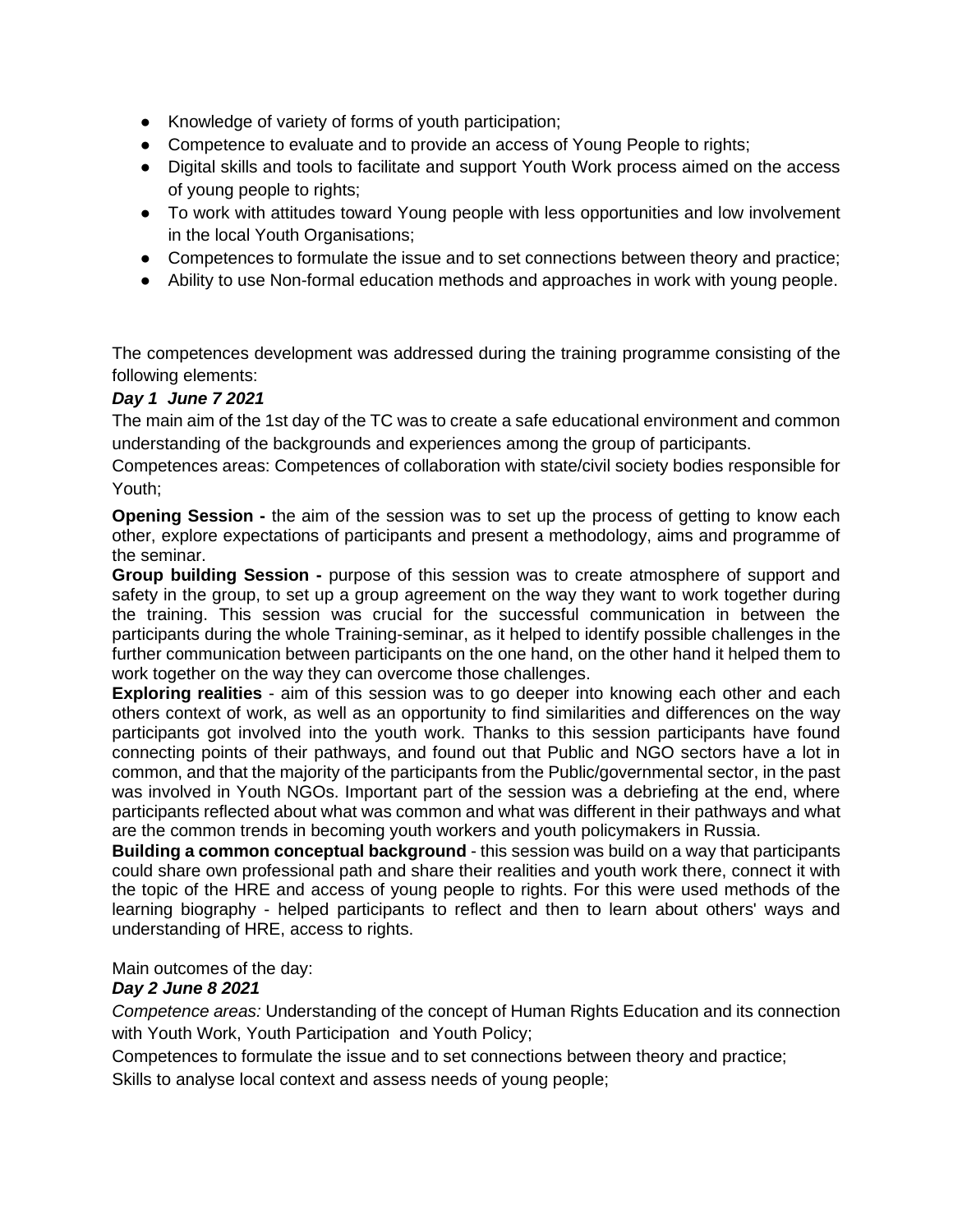Human Rights Education and it connection to Youth Work, Youth Policy and YouthPparticipation was the core topic of the day. First two morning sessions were about **Youth Policy in the context of the Human Rights Education.** Sessions aimed to familiarise participants with the values of the CoE, priorities and approaches of the CoE Youth Department; to introduce participants human rights education approach and its relevance for the youth policy; and explore youth participation as the right of young people and as one of the tools of the inclusive evidence-based youth policy. Session took more time than it was planned, but it became one of the crucial moments of the seminar that helped participants to understand importance of Human Rights in general and Human Rights Education in particular when it comes to youth work and to providing young people with access to their right to participation. Due to high interest and deep reflections of participants upon the topic of Human Rights and Human rights education, last part of the session went to afternoon, this session helped participants to connect all terms together and see how do they interact with each other - Human Rights, Human Rights Education, Youth Policy and Youth Participation. Debriefing after all this process was focused on Youth Participation as the right that young people have and that during the seminar we will see how the youth organisations and state authorities could provide means and space for its realisation.

Last session **Contemporary portrait of a Young Person** was aimed to provide space and tools for participants to reflect about needs, interests, attitudes and values of young people in Russia nowadays. For this participants were provided with 5 different researches about life and social portrait of young people in Russia, made by different institutions and companies, some of them were made by independent research institutions, some by Public Bodies responsible for the Youth Policy. In small group participants had to read main results of the research and to analyse it from the point of view of usefulness for their work, coherence to reality they work in and objectiveness. At the debriefing after groups presentation were made a connection of Youth Research with Youth Work and Youth Policy, and the Triangle of the Youth Policy were presented to participants.

#### *Day 3 – June 9 2021*

*Competence areas:* Youth Participation and Youth Policy; Knowledge of variety of forms of youth participation; Competence to evaluate and assess of Young People to participation processes; Competences of collaboration with state/civil society bodies responsible for Youth;

Day started from some theoretical input on **Youth Participation**, followed by the presentation of the Manual Have your say, and work with the ladder of participation and work on exploring connection between theory about Youth Participation with the practice and participants realities. At the end of the session it became quite clear that participants are comfortable to work with young people who are active and involved, but there are some groups that are "invisible" and not considered when it comes to their involvement to decision making process, as well as to educational and other activities that they are organising. (This observations were lately followed up at next day morning sessions). Theory of youth participation was followed by presentation of the **Charter on Youth Participation**, and practical exercises on collaboration between young people, from the Manual "Have Your Say" (triangle of collaboration). Main conclusions of the sessions was that sometimes it's quite easy and clear the mechanisms of collaboration for youth participation, but in some cases is almost impossible due to bureaucratic, political and other issues. Afternoon was dedicated to **RMSOS** model, analysing realities of participants from 5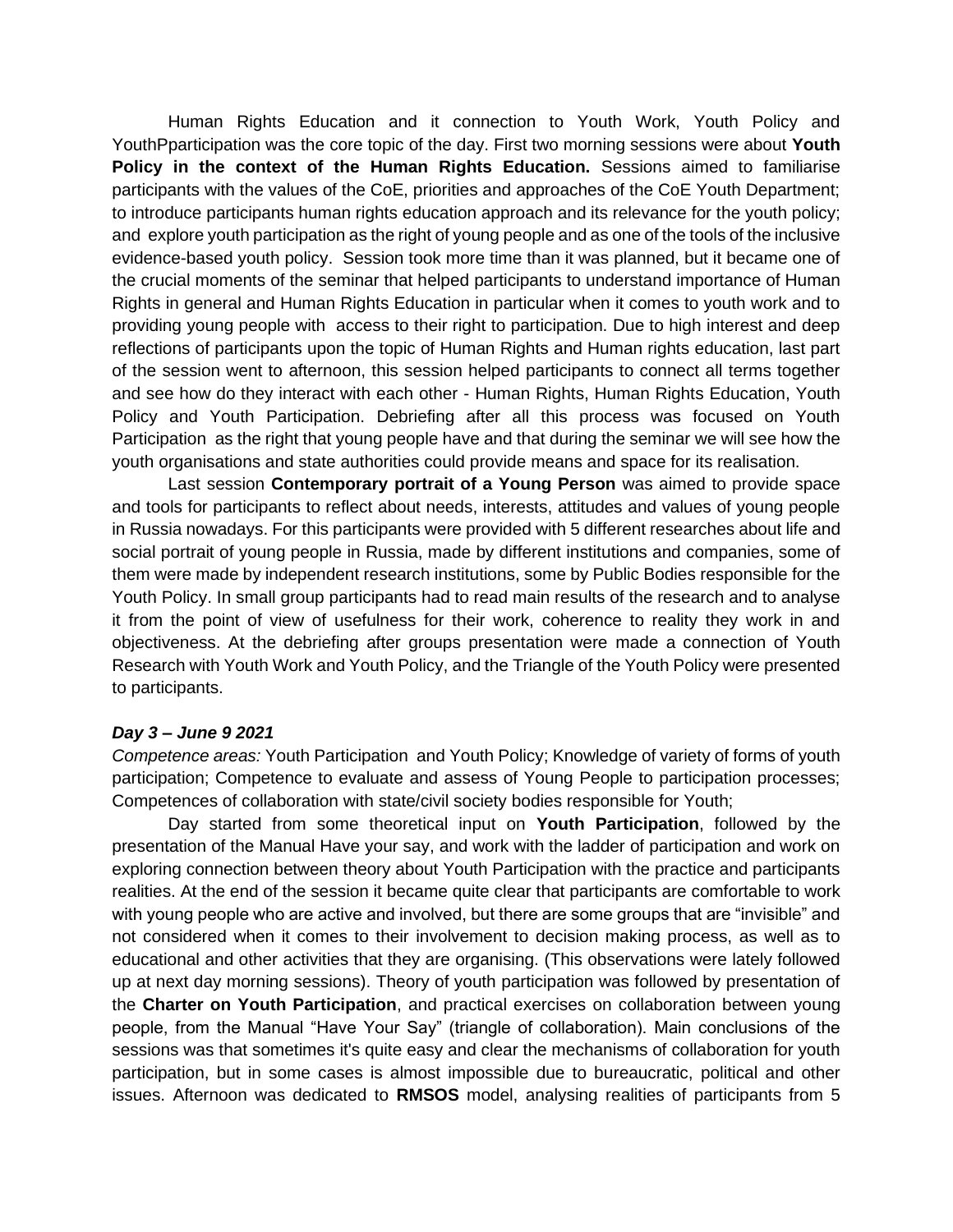aspects of the model, followed by the analytical session about influence and space that provide **non-formal and formal education** institutions when it comes to youth participation. Also participants went deeper into understanding methodology and values of the Non-formal education.

#### *Day 4 – June 10 2021*

*Competence areas:* Youth Participation and Youth Policy; Knowledge of variety of forms of youth participation; Competence to evaluate and assess of Young People to participation processes;To work with attitudes toward Young people with less opportunities and low involvement in the local Youth Organisations;

This day had only 2 working sessions and free afternoon. Morning was dedicated to **analyses of accessibility of Youth Work, Youth Policy and Youth Participation to different groups of young people**. Participants went through the process of reflection about groups of young people which are excluded from their activities or they don´t know how to work with them, mostly it was young people from excluded groups or in the difficult life situation. Than participants were invited to analyze, what exactly are obstacles and challenges they have that stop them from work with this groups and followed up by the personal actions that can be done in order to eliminate obstacles and become more inclusive. Process was finalised by the work in small groups with measures that can be taken in order to make Youth Policy more inclusive.

#### *Day 5 - June 11 2021*

*Competence areas:* Youth Participation and Youth Policy; Knowledge of youth policy; Competences to formulate the issue and to set connections between theory and practice;

As activity was held in the European Youth Center in Budapest, team decided to use resources and connect group with the European Youth work, through experts who was at that moment in the center. So, morning have started from the meeting with Mark Tailor, who presented Cayote magazine and the idea behind it, than during the coffee-break participants who was eager to do it, had a meeting with the Director of EYCB Gordana BERJAN who explained Quality label of Youth Centers, procedures and requirements. First session were dedicated to **indicators of youth policy** and analyses of the realities of participants with the help of indicators. Also that morning participants had a meeting with Grigory Petushkov, Head of the National Youth Council of Russia, who presented to participants **National Youth Policy** and institutions responsible for it. Afternoon made a bridge between the training seminar and participants realities when they come back home. With the help of some coaching questions participants were invited to **analyse their realities and plan a changes** that they would like to bring to their local realities after they come back home and the way they can do it with the personal action plans at the end (based on the theory of small steps for changes). Participants worked in pairs, mostly it was a mixed pairs one representative of NGO and another of Public bodies, this exercise brought to participants clarity of the actions after they come back home. It was about action based on the small steps on the other hand, and on the other hand created more trust and collaboration between 2 sectors, that is one of the aim of the training.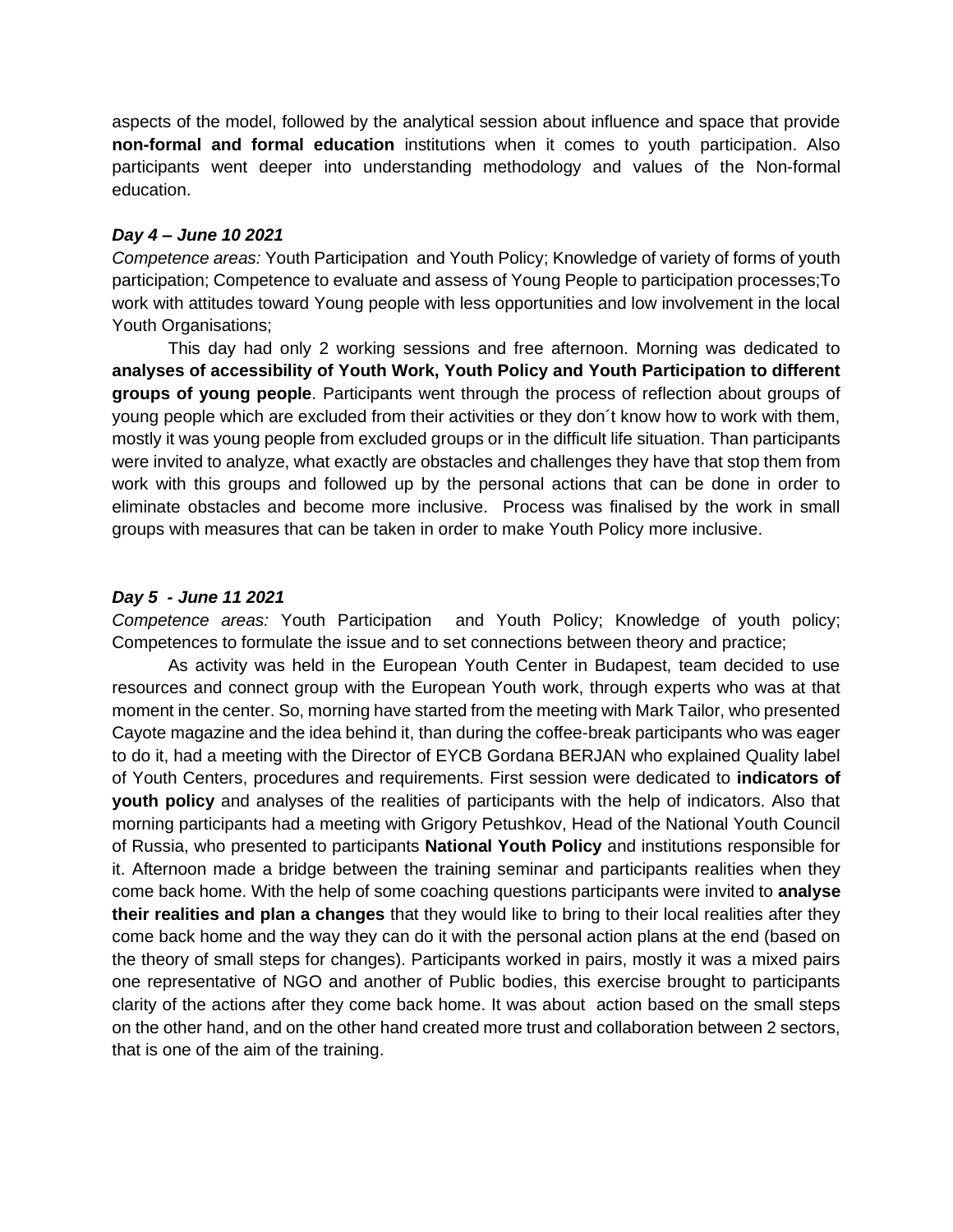By the end of each day educational team of the course have had a meeting, evaluating learning needs and progress of participants, coherence of the course flow with aims and objectives and revision of the upcoming day. At the end of the course, team had a final evaluation meeting where results of the course were discussed and recommendations for the future courses were given:

- In general team was satisfied with the results of the training, group cohesion and dynamics of their communication;
- In general objectives of the course was met, the only recommendation for the future would be to give more time in the programme for practical exercises and discussions about very concrete mechanisms of cooperation between Governmental bodies and Youth NGOs, to provide more space for open dialogue and discussions;
- Even though at the beginning it was a bit challenging, by the end of the training group become conscious about connection between HRE and youth participation, clarified for themselves importance of Human Rights in General and value of the Youth Participation in particular for the democratic processes in the society;
- Participants showed high interest to training and activities during all the days, it was a high level of participation, both while working in the small groups and plenary sessions;
- Although there was no specific session about digital tools for Youth Work (due to lack of time), team were using variety of them during the sessions, so participants were learning by using them in the process of training (most popular tools were padlet, sli.do, mentor.in);
- Sessions that could be re-designed Portrait of Young Person (add more reflection about motivation of young people);
- Methods used- it was large variety of the methods, fully met holistic approach and nonformal education process. That is also very important as it is the only way participants can understand more principles and values of NFE;
- Separately was mentioned challenging communication within the team during the preparation process of the training (not respecting deadlines and agreements made during the prep meeting). But during the training team had good communication and collaboration, flexible and open to changes and new challenges;
- Also very important moment that can be done in the future is to bring more european dimension to training (meeting with some NGOs or policy makers from European level), this is actual for the trainings that are held outside of Russia.

#### **Results of the evaluation by participants**

#### **General Impression about the training seminar:**

Как вы оцениваете организацию тренинг-семинара в общем? 21 responses



In general participants evaluated training very high (90,5 % gave the highest rate and 9,5% good rate (4 out of 5). From the comments there was no critical or negative feedback, the only thing that participants wanted to change is to receive certificates in the training spot.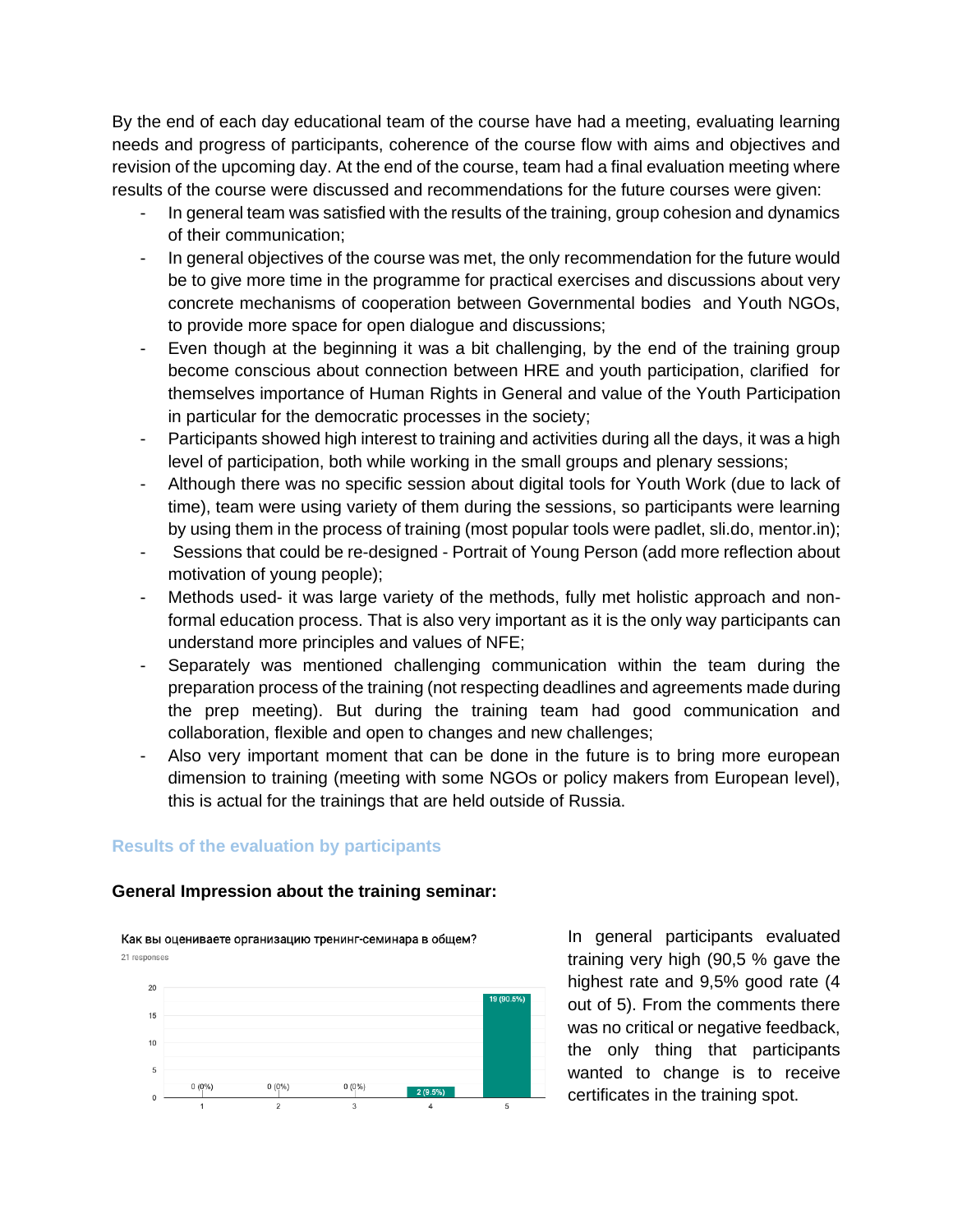#### **Evaluation of the educational programme of the training seminar:** edi



Participants evaluated educational part of the training very high, 71% gave the highest rate and 29% second highest rate.

For the comment we asked participants to write down 3 **most important things that they have learned** during the training, here is the summary:

Non formal education,

Non-Judgemental approach to other people and other points of view;

Concept of Youth Participation of the Council of Europe;

Understanding wider sense and meaning of the Human Rights and Human Rights Education;

Tolerance and accepting others as they are;

That participation is a very important right of every human;

Opportunity to look at own work from outside;

Importance of taking into consideration different groups of young people when it comes to Youth Policy and educational activities;

### As the **most important sessions** participants mentioned:

Different forms of Youth Participation;

Non-Formal education;

Youth Policy and excluded groups of young people,

Youth Participation and Youth Policy,

Youth participation in the context of Human rights and Human rights education;

Indicators of the Youth Policy,

Meetings with experts,

Group Building,

Different forms of Youth Participation

As **competences** that had been developed during the training participants wrote down:

- Analysis of youth policy indicators;
- Working with the theme "Human Rights"
- collaborate with colleagues and other employees, share information and experience with colleagues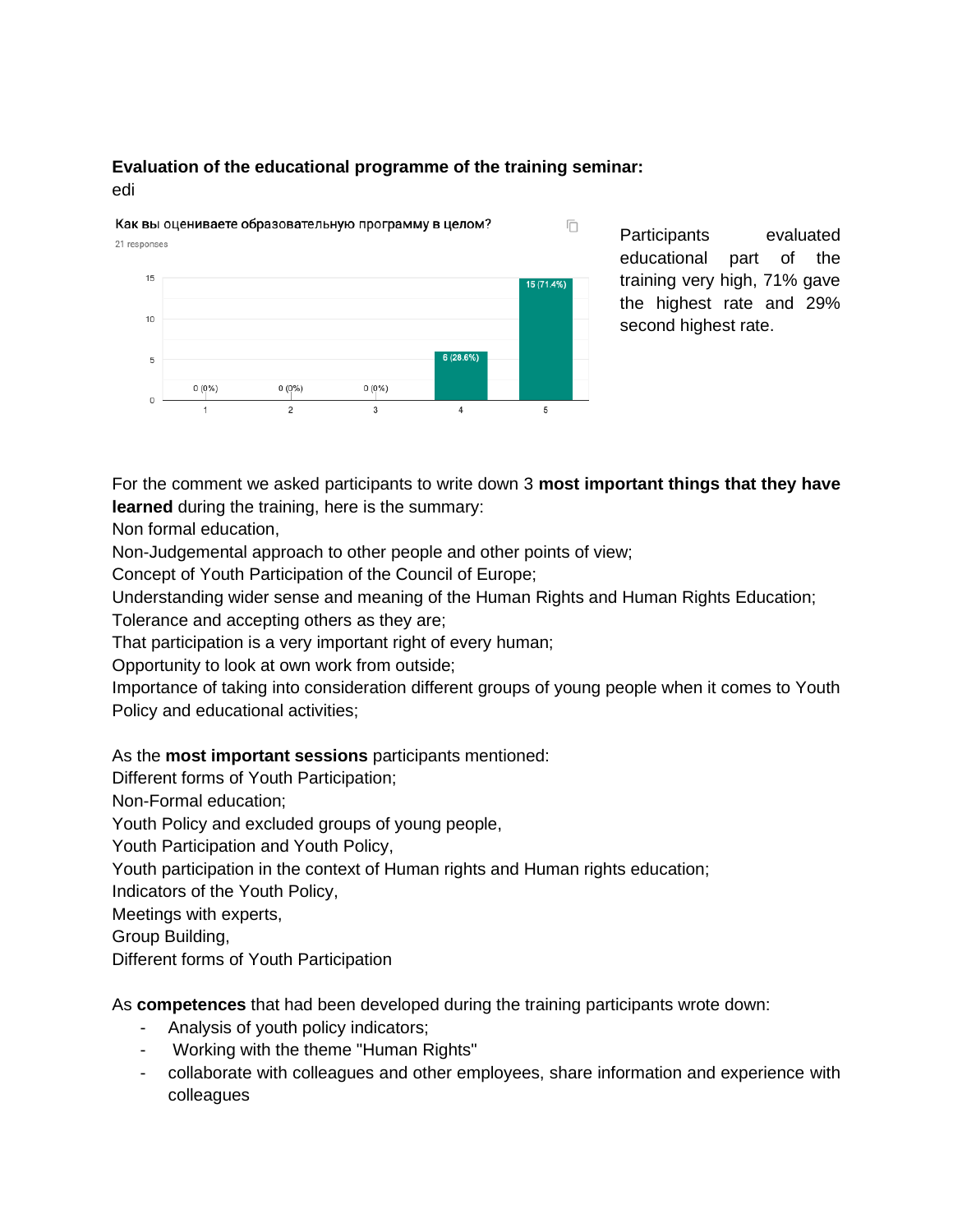- The pleasure of reflection!
- Team Interaction.
- New Energizers
- Critical thinking;
- Planning;
- communication skills
- Skill introspection, teamwork.
- the ability to constantly learn
- knowledge in the field of human rights, the desire to develop working methods in this field, their application in practice became an important competence. Competence - to hear the opinions of others, not to jump forward with your examples, to learn more from the group the ability to understand the conceptual field in the field of youth policy
- Teamwork, proactivity
- Knowledge of the international regulatory framework in the field of youth participation, methods and forms of youth participation.
- the use of a variety of teaching methods; evaluation of interaction with colleagues in the group, providing feedback when working in a group; - use of information and communication technology resources
- A creative approach, to demonstrate openness when discussing personal and emotional problems of others, to build positive, and unbiased relationships with people.
- Tolerance of critical opinion; assessment of the importance of the words that I say; penetration into the inner self in order to harmonize one's own personality; evaluation of own experience and capabilities; formation of self-esteem at an acceptable level
- mentoring (development), teamwork (development), self-analysis (development +) creation of video clips (acquisition)
- the desire for change, the ability to train and instruct people, the desire to learn, the ability to recognize changes in the environment.
- using joint decision-making methods using methods that promote active involvement in learning • using diversity as a learning tool • building links between concrete and abstract through reflection to facilitate and improve the learning process • knowledge and understanding of the life and culture of European youth



Насколько в тренинг-семинаре удалось соблюсти баланс теории и  $\Box$ практики

Graph of the balance between theory and practice. Several participants mentioned that for the future courses they would like to have more practical exercises on how exactly involve young people into youth participation as well as more practical advises about concrete mechanisms of cooperation between governmental bodies and civil society.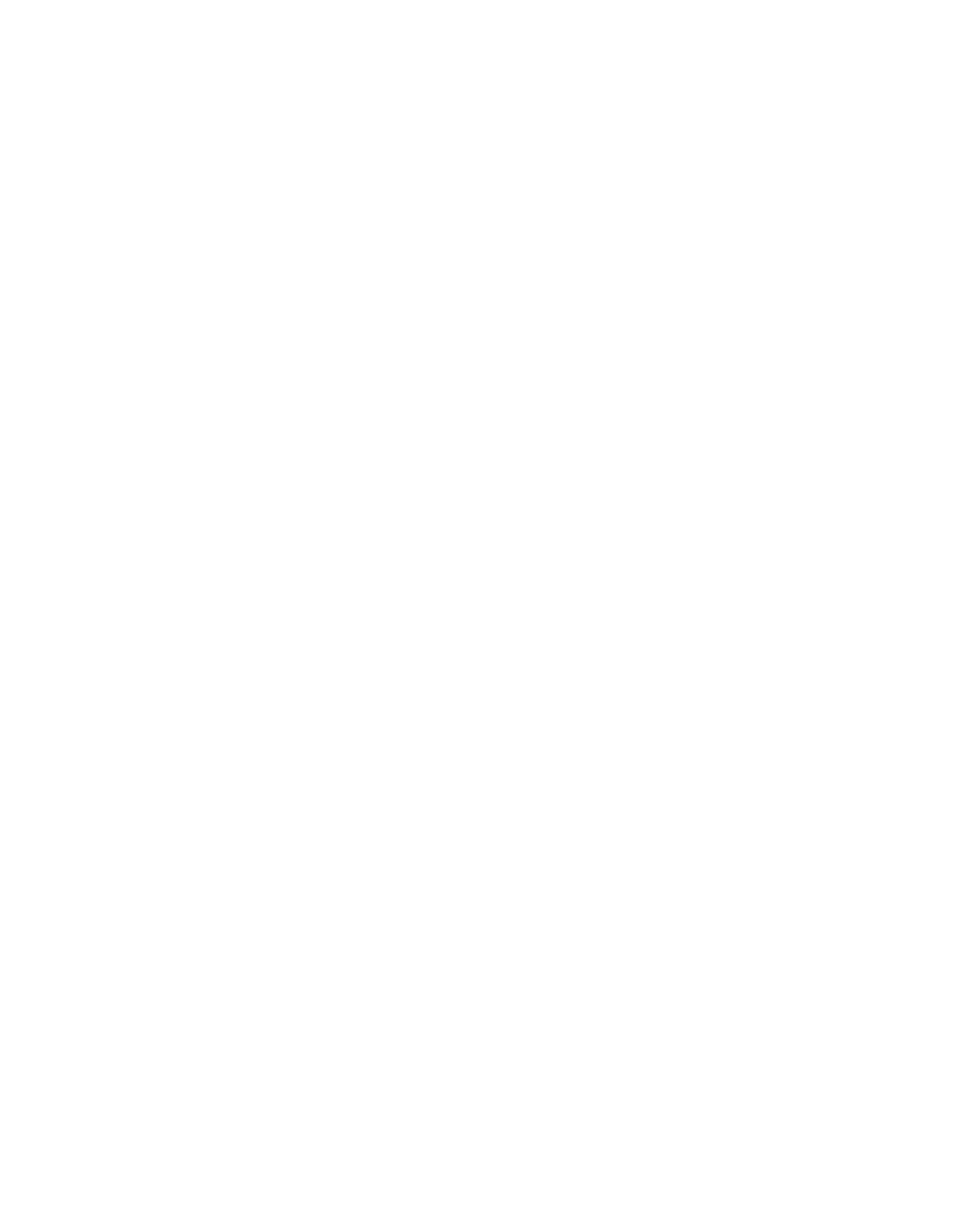## ANNEX 1. Programme of the Training Seminar

|                    | <b>Sunday</b>                                         | <b>Monday</b>                                                                                               | <b>Tuesday</b>                                                                                                                                 | Wednsday                                                                                                                                       | <b>Thursday</b>                                                                                                                                                                  | <b>Friday</b>                                                                                                                                                                  | <b>Saturday</b>                                                   |
|--------------------|-------------------------------------------------------|-------------------------------------------------------------------------------------------------------------|------------------------------------------------------------------------------------------------------------------------------------------------|------------------------------------------------------------------------------------------------------------------------------------------------|----------------------------------------------------------------------------------------------------------------------------------------------------------------------------------|--------------------------------------------------------------------------------------------------------------------------------------------------------------------------------|-------------------------------------------------------------------|
|                    | 06 June                                               | 07 June                                                                                                     | 08 June                                                                                                                                        | 09 June                                                                                                                                        | 10 June                                                                                                                                                                          | 11 June                                                                                                                                                                        | 12 June                                                           |
| $08:30 -$<br>09:30 |                                                       | <b>Breakfast</b>                                                                                            | <b>Breakfast</b>                                                                                                                               | <b>Breakfast</b>                                                                                                                               | <b>Breakfast</b>                                                                                                                                                                 | <b>Breakfast</b>                                                                                                                                                               | <b>Breakfast</b>                                                  |
| $09:45 -$<br>10:00 |                                                       | Energizer and<br>intro to the day                                                                           | Energizer and<br>intro to the day                                                                                                              | Energizer<br>and intro to<br>the day                                                                                                           | Energizer and<br>intro to the day                                                                                                                                                | Energizer and<br>intro to the<br>day                                                                                                                                           |                                                                   |
| $10:00 -$<br>11:30 |                                                       | Oficial opening<br>of the Training<br>Seminar<br>Presentation<br>of the<br>Programme<br>and<br>expectations | Council of<br>Europe -<br>approach to<br>youth policy,<br>actors, youth<br>centres                                                             | Youth<br>centres as a<br>place to<br>develop<br>competencies<br>for youth<br>participation<br>(Charter on<br>youth<br>participation,<br>RMSOS) | Cooperation<br>between<br>representatives<br>0f<br>governmental<br>bodies and<br>youth NGOs in<br>the creation<br>and functioning<br>of the youth<br>centers and<br>youth spaces | Creating a<br>shared vision<br>for quality<br>standards and<br>engaging<br>youth centres<br>and open<br>spaces for<br>young people<br>in the youth<br>policy agenda            |                                                                   |
| $11:30 -$<br>12:00 |                                                       | Coffee break                                                                                                | Coffee break                                                                                                                                   | Coffee break                                                                                                                                   | Coffee break                                                                                                                                                                     | Coffee break                                                                                                                                                                   |                                                                   |
| $12:00 -$<br>13:30 | arrival of<br>participants/<br>preparatory<br>meeting | Getting to<br>know each<br>other and<br>team building                                                       | Youth centres<br>in the context<br>of human<br>rights<br>education - A<br>rights-based<br>approach<br>based on the<br>needs of<br>young people | Youth<br>centres as a<br>place to<br>develop<br>competencies<br>for youth<br>participation<br>(Charter on<br>youth<br>participation,<br>RMSOS) | Cooperation<br>between<br>representatives<br>οf<br>governmental<br>bodies and<br>youth NGOs in<br>the creation<br>and functioning<br>of the youth<br>centers and<br>youth spaces | The role of<br>regional<br>networking in<br>enhancing<br>youth<br>participation<br>and the role of<br>young people<br>in the life of<br>territories.<br>Community<br>building. | Departure<br>of<br>participants<br>/team<br>evaluation<br>meeting |
| $13:30 -$<br>15:00 |                                                       | Lunch                                                                                                       | Lunch                                                                                                                                          | Lunch                                                                                                                                          | Lunch                                                                                                                                                                            | Lunch                                                                                                                                                                          |                                                                   |
| $15:00 -$<br>16:30 |                                                       | Exploring<br>group<br>resources and<br>experiences                                                          | Youth centres<br>in European<br>youth policy<br>and youth<br>work<br>(+connection<br>to EYWA and<br>Bonn Process)                              | Key tools for<br>the work of<br>youth<br>centres-NFE                                                                                           | 14:00 Explore<br>programme                                                                                                                                                       | Resources<br>and support<br>tools. Council<br>of Europe<br>Youth<br>Department.<br>National<br>Council of<br>Youth of<br>Russian<br>Federation.                                |                                                                   |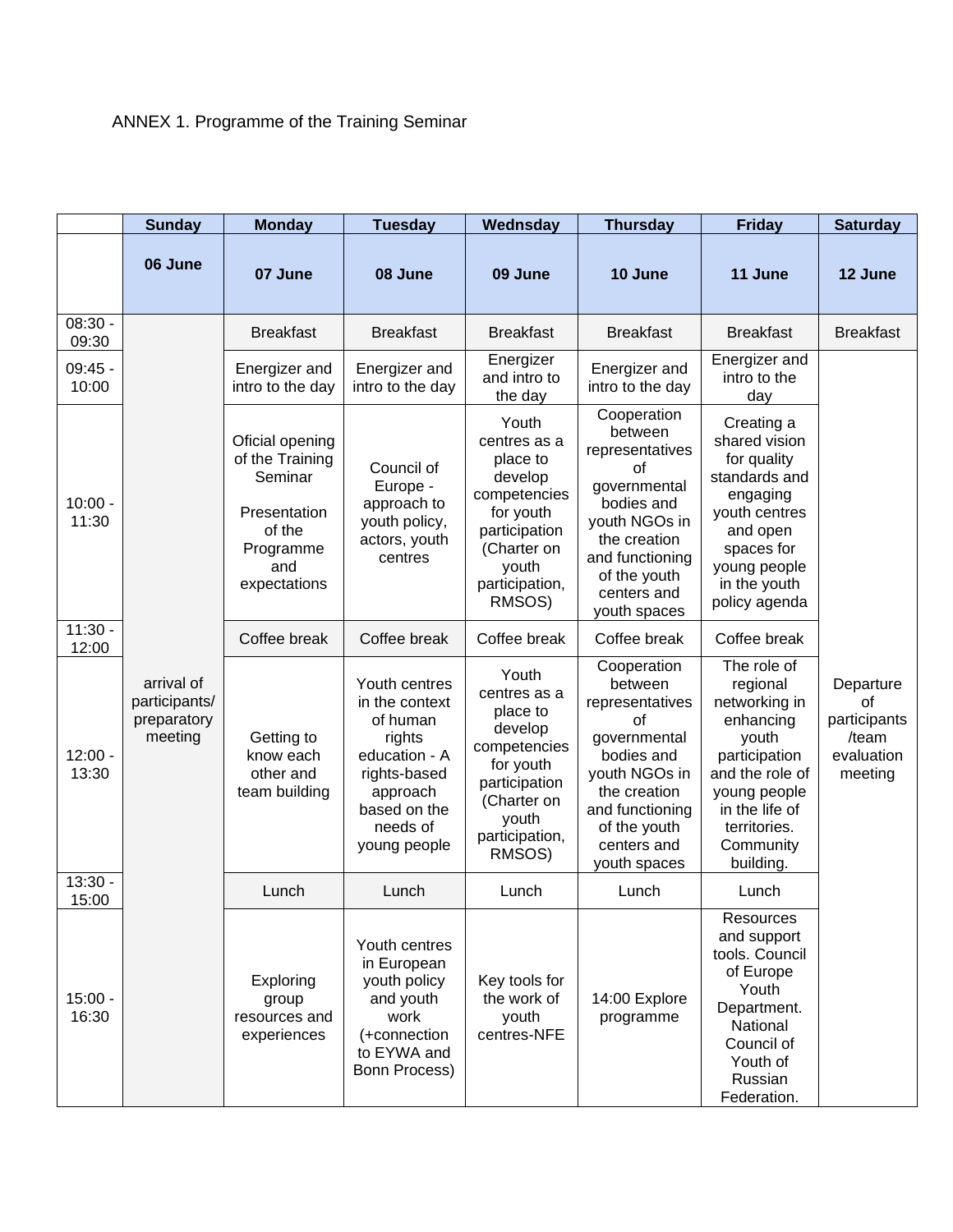| $16:30 -$<br>17:00 |                                                      | Coffee break                                                       | Coffee break                                                                                                                         | Coffee break                                                         |        | Coffee break              |  |
|--------------------|------------------------------------------------------|--------------------------------------------------------------------|--------------------------------------------------------------------------------------------------------------------------------------|----------------------------------------------------------------------|--------|---------------------------|--|
| $17:00 -$<br>18:30 |                                                      | Developing a<br>common<br>notion of the<br>terms and<br>approaches | The role of<br>youth centres<br>and spaces in<br>Russian youth<br>policy and<br>youth work,<br>diverse<br>practices and<br>realities | Key tools for<br>youth work<br>centres-<br>Intercultural<br>learning |        | Evaluation<br>and closure |  |
| $18:30 -$          |                                                      | <b>Reflection</b>                                                  | Reflection                                                                                                                           | Reflection                                                           |        |                           |  |
| 19:00              |                                                      | groups                                                             | groups                                                                                                                               | groups                                                               |        |                           |  |
| $19:00 -$<br>20:00 | Dinner                                               | <b>Dinner</b>                                                      | <b>Dinner</b>                                                                                                                        | <b>Dinner</b>                                                        | Dinner | Dinner                    |  |
| 20:00              | Informal<br>opening<br>and Ice-<br>breaking<br>games |                                                                    | Organisational<br>Market                                                                                                             |                                                                      |        | Farewell party            |  |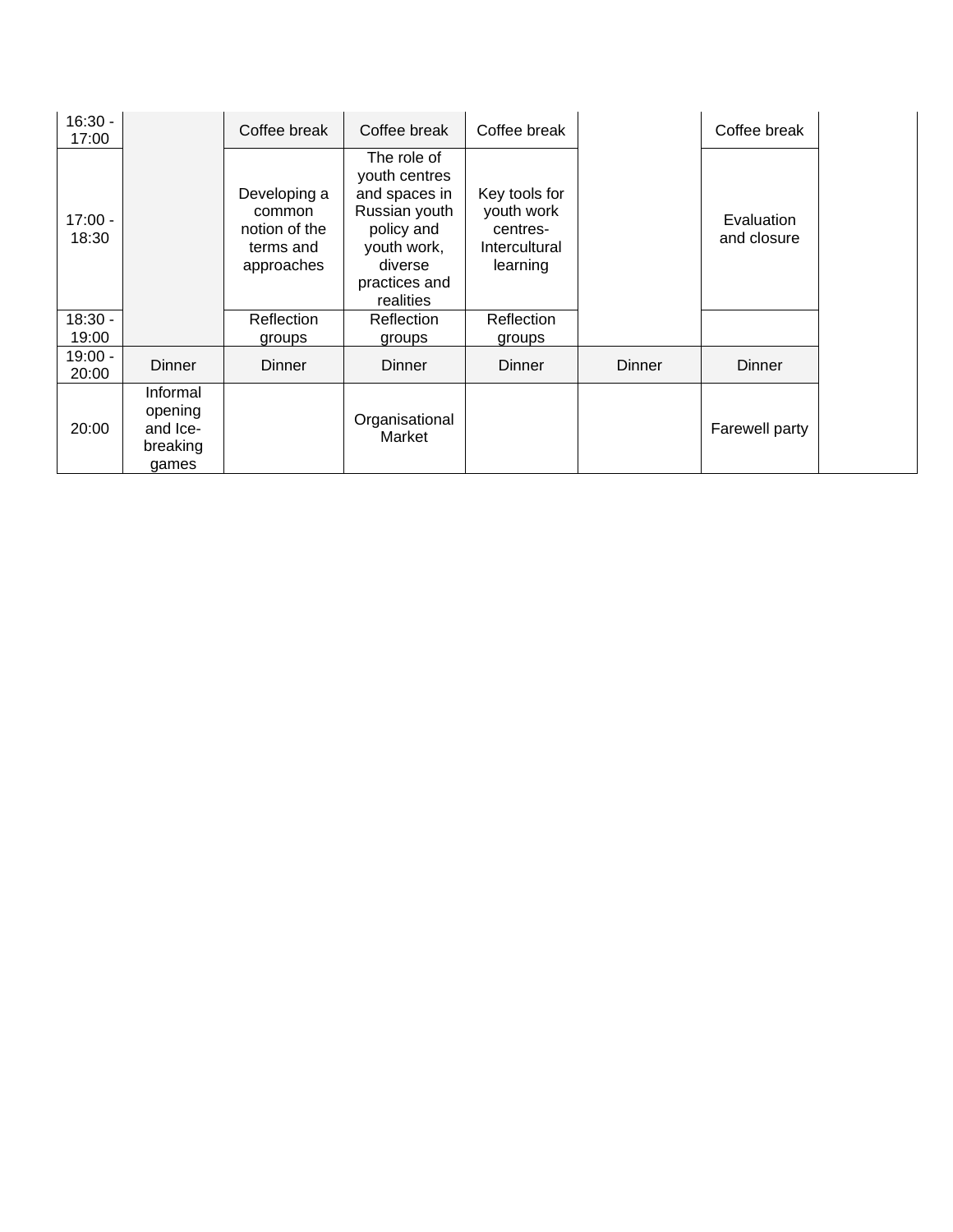Annex 2. Recommendations for youth centers on providing access for young people to their rights and active participation in youth policy making (in Russian)

## **Рекомендации Молодежным Центрам по развитию влияния в системе работы с молодёжью и улучшению доступа молодёжи к правам**

Рассмотрев Рекомендации по доступу молодёжи к правам и ряд материалов Совета Европы по развитию деятельности молодежных центров (МЦ), а также обсудив опыт действующих молодёжных центров из 13-ти субъектов РФ, участники семинара-тренинга рекомендуют молодёжным центрам обратить внимание на развитие следующих аспектов своей деятельности:

## **Компетентность команды МЦ**

- 1. Описать специфику деятельности специалистов молодёжных центров, архитектуру работы молодёжного центра, его миссию на территории, ценности и задачи, вклад в обеспечение доступа молодёжи к правам. Каждый сотрудник МЦ должен быть ознакомлен с этой информацией, понимать её и разделять цели деятельности МЦ
- 2. Обеспечивать полное погружение сотрудников в среду: представлять всё многообразие программ МЦ и описывать роль сотрудника в реализации этих программ, делегировать выполнение задач в рамках деятельности МЦ оставляя свободу выбора действий по решению задач, способствовать установлению контактов со всеми (в том числе находящимися в зоне риска) группами молодёжи на территории, открывать доступ к пользованию всеми ресурсами и наработками деятельности МЦ, объяснять реализовывать механизм поддержки сотрудников в МЦ
- 3. Реализовывать мероприятия по развитию компетентности сотрудников: проводить программу наставничества для молодых специалистов, программы корпоративного обучения, обмен опытом между специалистами и с другими МЦ, направлять сотрудника на курсы повышения квалификации и переподготовки, предоставлять доступ к изучению опыта других МЦ, успешно обеспечивающих доступ молодёжи к правам, обеспечивать возможность прохождения зарубежных стажировок и принимать такие стажировки на территории МЦ
- 4. Уделять внимание привлечению в качестве сотрудников молодёжи, относящейся к группам риска, разрабатывать программы профессиональной адаптации такой молодёжи
- 5. В деятельности всех сотрудников МЦ использовать общее понятийное поле и единые подходы к работе, в том числе командно-проектный подход, подход «сверхзадач»
- 6. Иметь в штате специалиста, отвечающего за развитие сотрудников и их профессиональный комфорт
- 7. Поощрять сотрудников в реализации собственных проектов на базе МЦ, обучать их работе с грантами и другими программами поддержки
- 8. Повышать комфортность рабочих мест и заботиться о создании зон отдыха и комфорта для сотрудников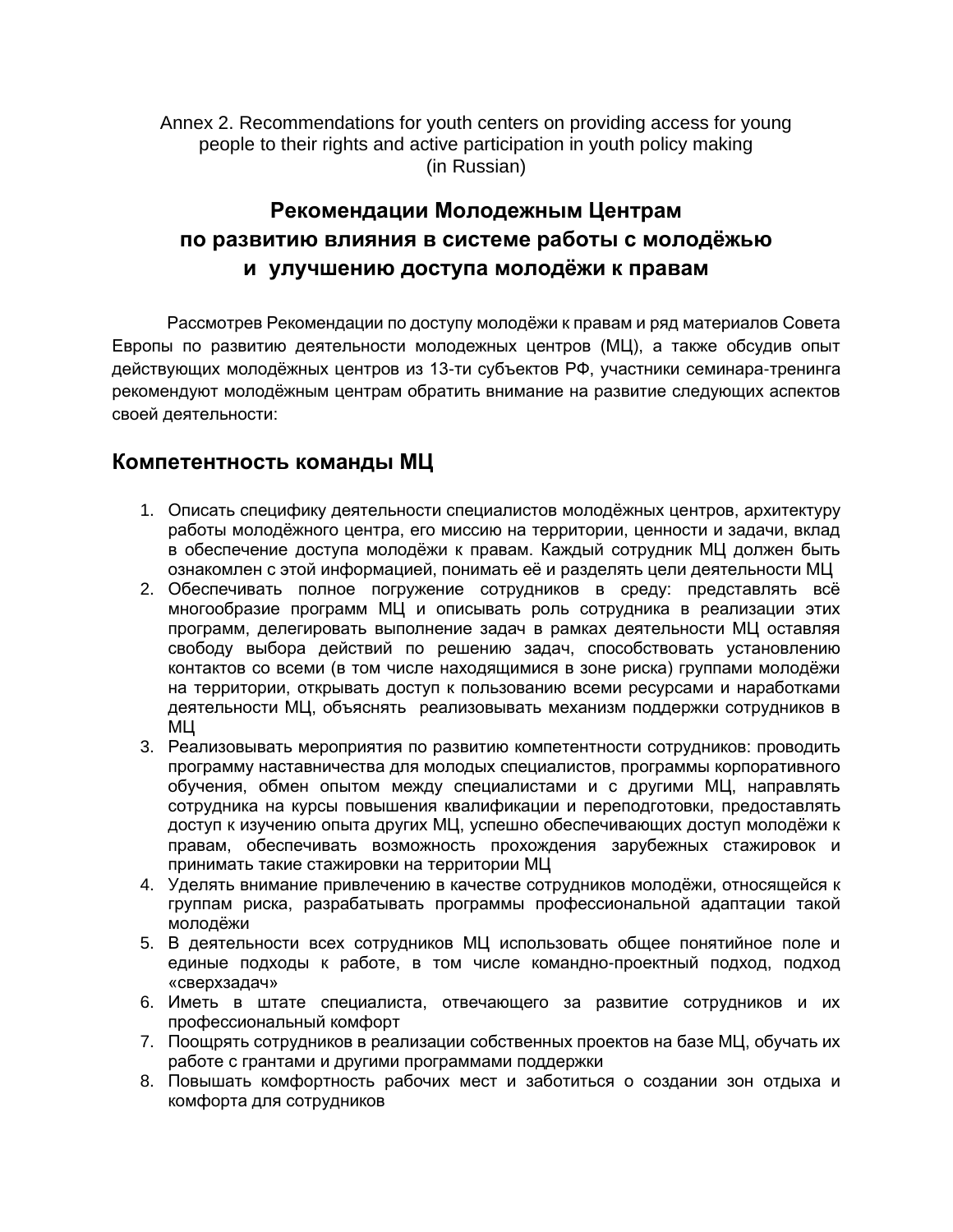- 9. Обеспечивать возможность работы с использованием гибкого графика, совмещения работ, параллельного обучения
- 10. Ввести схему финансовой мотивации, разделяемую сотрудниками и интересную для них, обеспечить прозрачность системы мотивации сотрудников в МЦ
- 11. Вовлекать сотрудников в принятие решений на всех уровнях
- 12. Обеспечивать карьерный рост сотрудника, способствовать развитию её/личного брэнда, привлекать бывших сотрудников МЦ к амбассадорству

## **Устойчивость МЦ**

- 1. Создать вокруг молодёжного центра сообщества через реализацию их интересов, предоставить всестороннюю поддержку деятельности сообществ
- 2. Разработать схему взаимопомощи во всеми группами стейкхолдеров, вовлечь их в решение задач МЦ через решение их собственных задач
- 3. В процессе реализации проектов и инициатив обеспечивать устойчивое развитие проектов по окончании грантовой и субсидиарной поддержки. Развивать институт эндаунмента в работе МЦ, оказывать платные услуги, использовать механизм карудфандинга и обеспечивать приток других независимых финансовых источников.
- 4. Встраивать работу МЦ в программы и инициативы органов власти, участвовать в решении государственных и региональных задач. С свою очередь, доносить до органов власти молодёжную повестку и отстаивать интересы молодёжи.
- 5. Выстраивать цепочки взаимодействия с другими МЦ, образовательными, социальными и культурными учреждениями с целью гармонизации всей системы работы с молодёжью в целом, повышения доступа к услугам МЦ молодых людей, ранее не принимавших участие в работе МЦ
- 6. Применять механизм совместного использования ресурсов с другими организациями и институтами на территории, предлагать собственные ресурсы для совместного использования
- 7. Развивать «бирюзовую» модель управления МЦ

## **PR (взаимодействие с внешним миром)**

1. Регулярно актуализировать свою деятельность в соответствии с социальными,

молодёжными, экономическим и другими трендами развития общества, через:

- мониторинг социальных сетей и молодежных исследований

- привлечение молодёжи к участию в формировании муниципального задания, программ по поддержке и развитию молодёжи

- участие в молодежных мероприятиях всех уровней

- постоянный диалог с молодёжью как на своей территории, так и за её пределами

2. Обеспечить полную открытость и прозрачность участия и работы

- работать с запросами стейкхолдеров и обнародовать результаты этой работы, где возможно

- предоставлять публичные отчеты о деятельности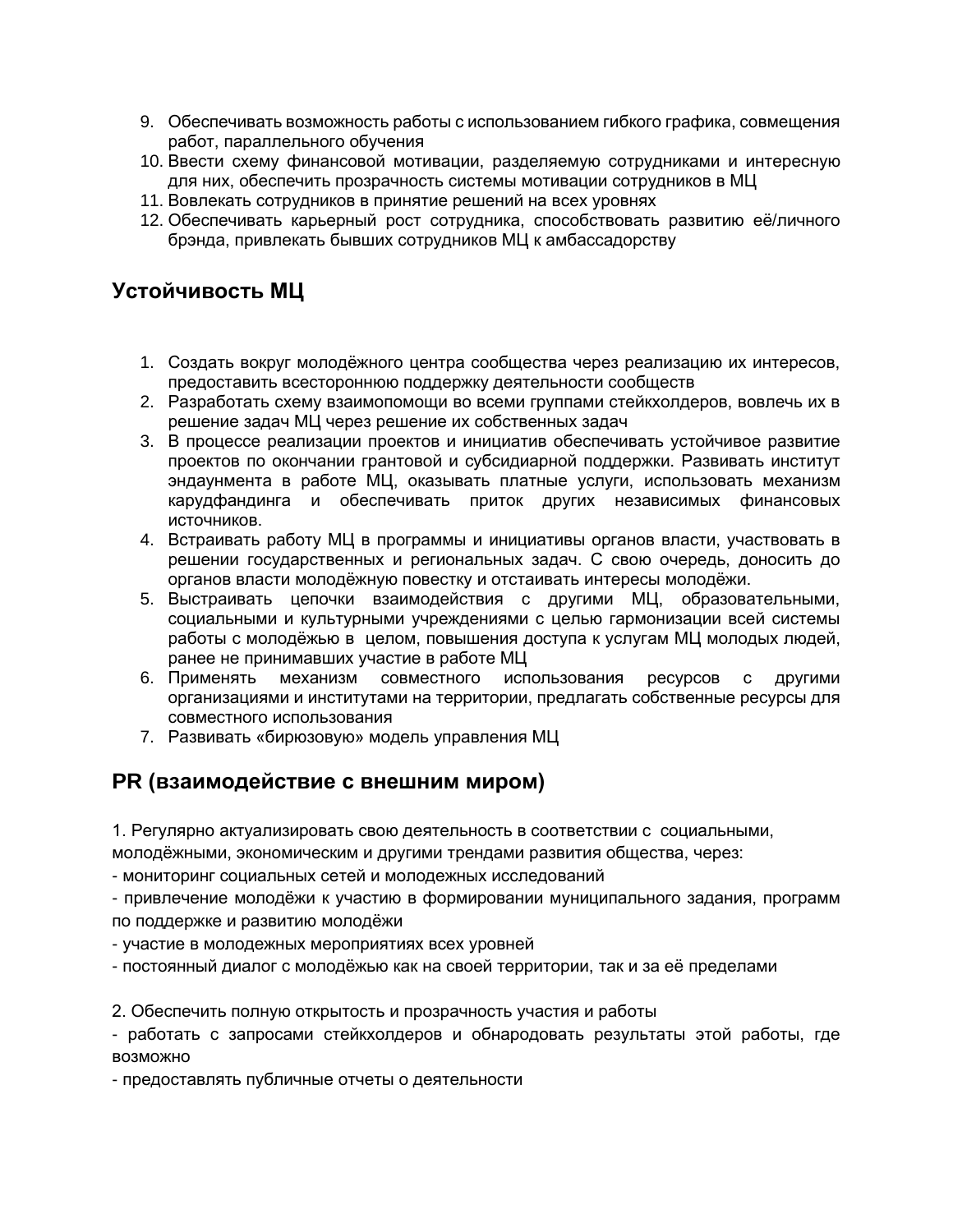- использовать технологии вовлечения общественности в работу МЦ (такие, как конвейер проектов)

3. Организовать на базе МЦ деятельность молодёжного информационного центра

- предоставлять информацию обо всех возможностях

- общий портал "Молодчина"
- коннектор между активной молодёжью и более пассивной

4. Усилить работу по позиционированию МЦ в системе работы с молодёжью

- делиться историями успеха
- показывать траекторию развития и реализуемые проекты
- разъяснять смысл работы и возможности МЦ

- принимать активное участие в конкурсах и соревнованиях как по теме молодёжной работы, так и по отдельным направлениями работы МЦ

5. Организовать систематическую работу с различными организациями и институтами

- предоставлять помещение для проведения их мероприятий
- распространять информацию об их деятельности сред целевых групп
- совместно участвовать в общественных обсуждениях, выработав единую позицию
- создавать частные коммерческие площадки на территории МЦ
- 6. Формировать сообщества вокруг МЦ согласно следующим идеям:
- МЦ как площадка для старта и гарант существования инициатив молодёжи

- МЦ как площадка для трудоустройства и адаптации к современнымэкономическим условиям

-МЦ как ресурс поддержки и развития каждого молодого человека

- МЦ как флагман в развитии инклюзии
- МЦ как надежный партнёр для других НКО

## **Среда**

#### *Материальная среда*

- 1. Постоянно совершенствовать безбарьерную среду (доступ для людей с ограничениями в подвижности, ограничения со слухом, зрением, носители различных языков, представители разных социальных групп)
- 2. Зонировать пространства с привлечением молодых людей
- 3. Создавать пространства, где молодым людям можно находиться длительное время (уделять внимание наличию и комфорту кухни и санузла, рассматривать варианты обеспечения временного пребывания)
- 4. Разделять пространства для молодых людей и административный блок
- 5. Обустраивать отдельную территории и отдельный вход, не имеющий входных барьеров
- 6. Обеспечивать внедрение на территории МЦ новейших технологий
- 7. Использовать экологичный подход при строительстве и обустройстве МЦ, уделять внимание звукоизоляции и вентиляции, системам утилизации